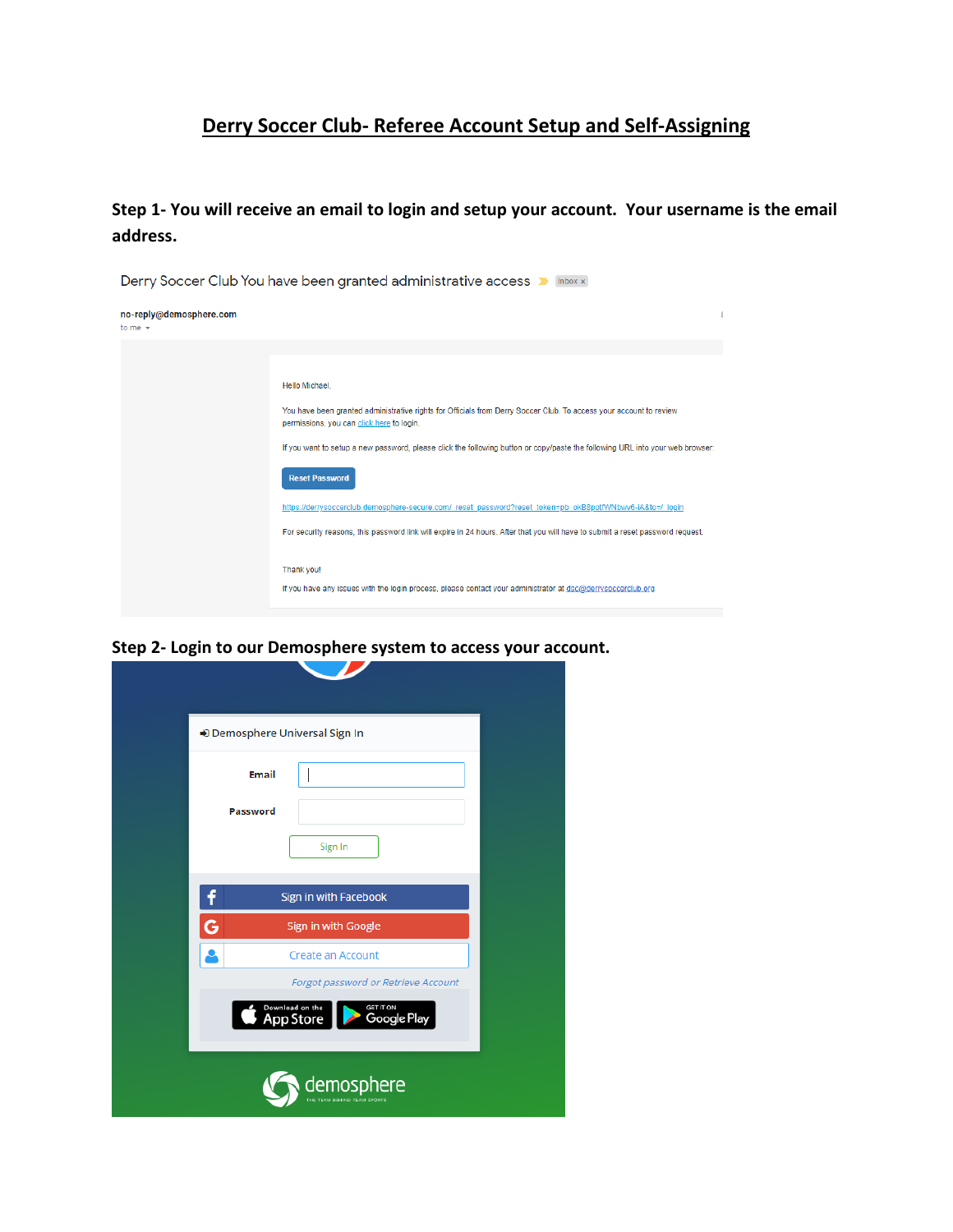**Step 3- Navigate to Referee Management under My Account and click to Access Your Profile.**

|                                                                                | <b>O</b> Updates Log<br><b>同 Help</b> |
|--------------------------------------------------------------------------------|---------------------------------------|
| <b>My Dashboard</b>                                                            |                                       |
| Demosphere Universal Experience                                                |                                       |
| <b>My Account</b>                                                              | <b>Tell Register</b>                  |
| MY PROFILE MY HOUSEHOLD<br><b>NEW RISK</b><br>REFEREE<br>MANAGEMENT            |                                       |
| <b>Referee Management</b>                                                      |                                       |
| Click below to manage your Assignments Calendar, Game Reports, and Preferences |                                       |
| <b>Access Your Profile</b>                                                     |                                       |
|                                                                                |                                       |
|                                                                                |                                       |
|                                                                                |                                       |

**Step 4- The Referee tab will show your calendar with assigned games. Click Self-Assign to select from a list of available games**

| Michael Welch                                                                                                                                                                      |                                           |                      |                  |                  |                  |                  |                  |                                   |  |
|------------------------------------------------------------------------------------------------------------------------------------------------------------------------------------|-------------------------------------------|----------------------|------------------|------------------|------------------|------------------|------------------|-----------------------------------|--|
| <b>PROFILE</b><br><b>REFEREE</b>                                                                                                                                                   |                                           |                      |                  |                  |                  |                  |                  |                                   |  |
|                                                                                                                                                                                    | $\n  S\n  COMPRESS MENU$<br>宙<br>Calendar | Assignments Calendar |                  |                  |                  |                  |                  |                                   |  |
| Self-Assign<br>⊽<br>April 25 - May 01<br>$\langle \quad \rangle$<br><b>TODAY</b><br>WEEK $\blacktriangledown$<br>$\left[\stackrel{\scriptscriptstyle\Omega}{:=}\right]$<br>Reports |                                           |                      |                  |                  |                  |                  |                  |                                   |  |
|                                                                                                                                                                                    | 읉<br>Preferences                          |                      | <b>MON</b><br>25 | <b>TUE</b><br>26 | <b>WED</b><br>27 | <b>THU</b><br>28 | <b>FRI</b><br>29 | SA <sup>-</sup><br>3 <sub>0</sub> |  |
|                                                                                                                                                                                    |                                           | 8:00 AM              |                  |                  |                  |                  |                  |                                   |  |
|                                                                                                                                                                                    |                                           | 9:00 AM<br>10:00 AM  |                  |                  |                  |                  |                  |                                   |  |
|                                                                                                                                                                                    |                                           | 11:00 AM<br>12:00 PM |                  |                  |                  |                  |                  |                                   |  |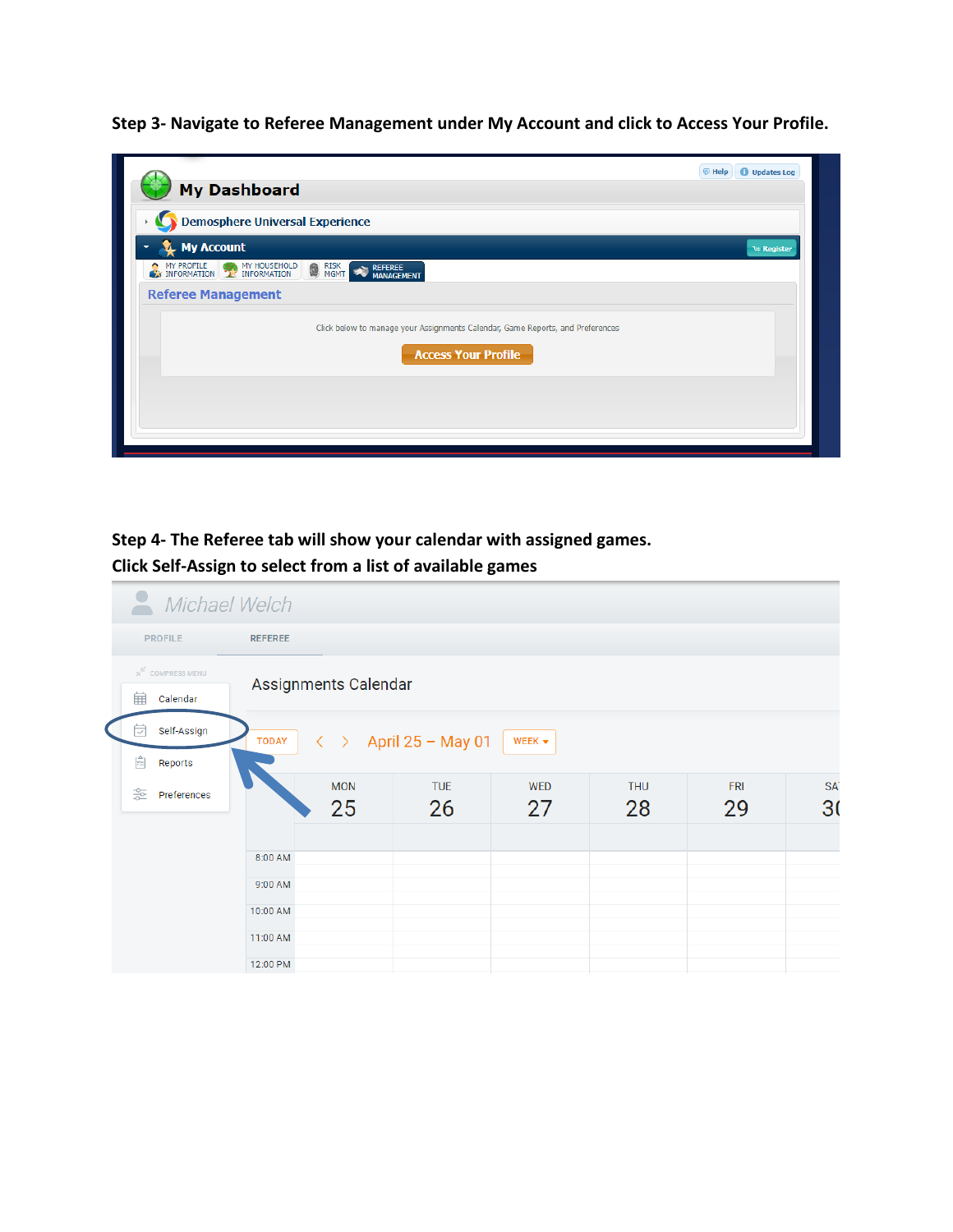| Step 5- Click ACCEPT to self-assign games from the available list. |  |  |  |  |  |
|--------------------------------------------------------------------|--|--|--|--|--|
|--------------------------------------------------------------------|--|--|--|--|--|

|                                       | Self Assignments<br>$\mathcal{L}_{\mathcal{A}}$ |                          |                                                                                    |                         |                                                        |                                     |           |               |  |
|---------------------------------------|-------------------------------------------------|--------------------------|------------------------------------------------------------------------------------|-------------------------|--------------------------------------------------------|-------------------------------------|-----------|---------------|--|
| $Q$ Search<br>28 ROWS - 100% LOADED V |                                                 |                          | <b>FILTERS:</b><br>Add filters by clicking the $\nabla$ icon within column headers |                         |                                                        |                                     |           |               |  |
| #                                     | <b>GAME</b>                                     | DATE/TIME                | <b>LOCATION</b>                                                                    | <b>ROLE</b>             | <b>SEASONAL INFO</b>                                   | <b>TEAMS</b>                        | <b>AY</b> | <b>ACCEPT</b> |  |
|                                       | 201                                             | 4/30/2022<br>8:30 AM EDT | <b>Rider Fields</b><br><b>RIDER 2A</b>                                             | $U8-1$<br><b>CENTER</b> | Derry Hawks - Recreation / 2021/2022<br>COED > US > US | H: McPherson<br>A: Green            | \$0.0     | <b>ACCEPT</b> |  |
| $\overline{2}$                        | 202                                             | 4/30/2022<br>8:30 AM EDT | <b>Rider Fields</b><br><b>RIDER 2B</b>                                             | $U8-1$<br><b>CENTER</b> | Derry Hawks - Recreation / 2021/2022<br>COED > US > US | <b>H:</b> Carnahan<br>A: Fitzgerald | \$0.00    | <b>ACCEPT</b> |  |
| 3                                     | 203                                             | 4/30/2022<br>8:30 AM EDT | <b>Rider Fields</b><br>RIDER 2C                                                    | $U8-1$<br><b>CENTER</b> | Derry Hawks - Recreation / 2021/2022<br>COED > US > US | $H:$ Talic<br>A: Turcotte           | \$0.00    | <b>ACCEPT</b> |  |

**Step 6- Return to your calendar to view any games you have been assigned. Click on a game in the calendar to view additional details.**